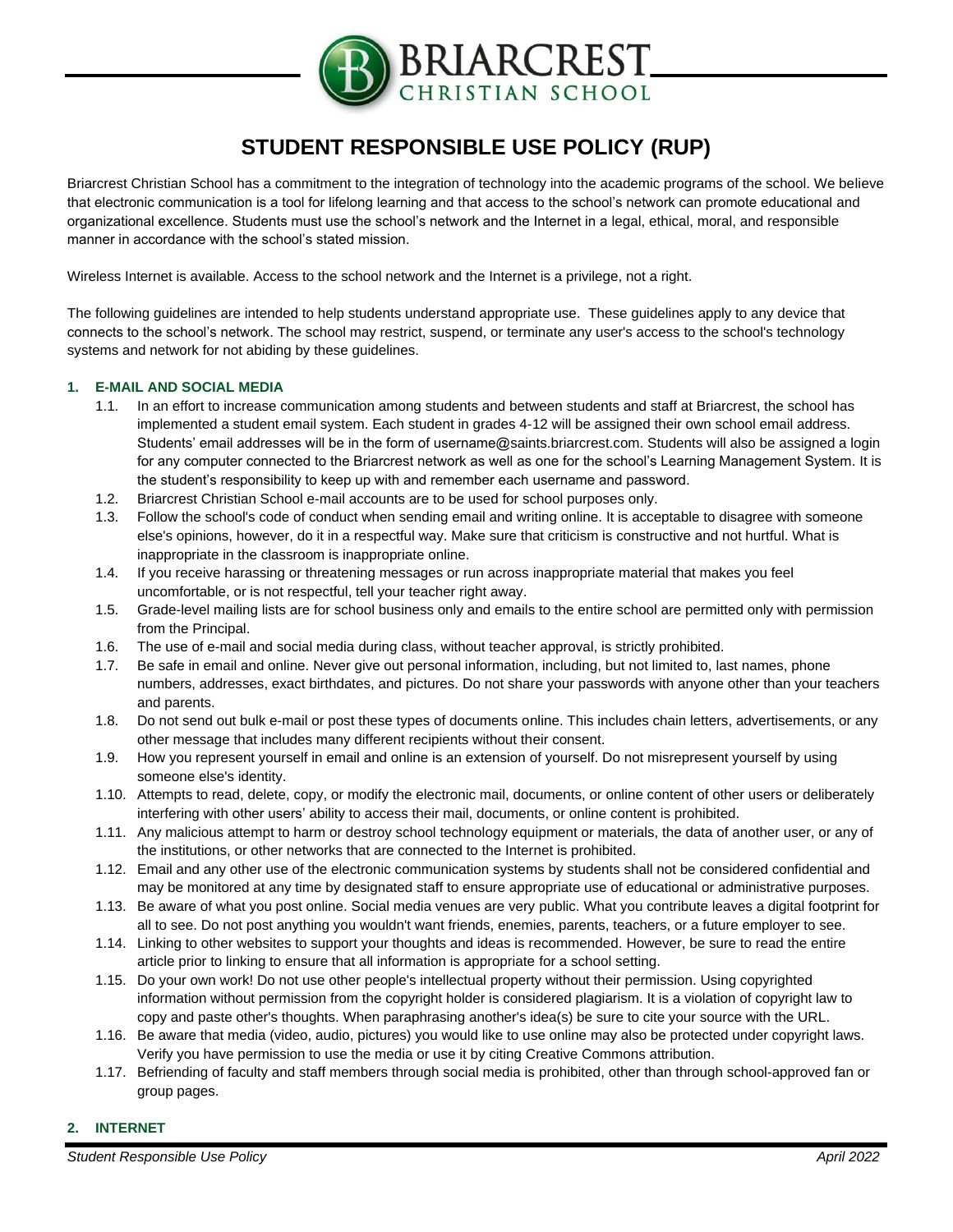- 2.1. Students' use of the Internet must be in support of education and research and be consistent with the educational objectives of Briarcrest Christian School. Use for commercial activities, product advertisement, or political lobbying is also prohibited.
- 2.2. Briarcrest Christian School reserves the right to monitor the Internet usage of all students through any means. This includes school owned computers as well as any other devices that access the Internet through the school's Internet connection.
- 2.3. Students may not use any instant messaging, blogging, chatting, or other collaboration program to communicate with others through the computer network during class, unless a teacher or administrator expressly authorizes them to do so.
- 2.4. The use of the Internet and e-mail is a privilege, not a right, and inappropriate use could result in a cancellation of those privileges.
- 2.5. If a student inadvertently accesses a website that contains obscene, pornographic or otherwise offensive material, the student should notify a teacher or the Director of Technology as quickly as possible so that such sites can be blocked from further access within the Briarcrest Christian School firewall. This is not merely a request; it is a responsibility.
- 2.6. Students are strictly prohibited from accessing or storing inappropriate materials. This includes, but is not limited to items of a sexual or pornographic nature, extremist or militant materials, gambling, depictions of violence, images that are intended to be abusive or harassing, etc.
- 2.7. These policies and procedures apply to all laptops used at Briarcrest Christian School, including laptops financed or purchased through the school, privately purchased laptops (irrespective of ownership), and any other device considered by the Director of Technology to fall under this policy. Teachers may set additional requirements for computer use in their classrooms.
- 2.8. All students must use the school's filtered network to access the Internet on any device used on school grounds. Wireless broadband devices (3G/4G/LTE) are not allowed to be used before, during, or after school while on campus.

# **3. SECURITY**

- 3.1. Students are not to use another user's username and password to gain access to the network or another user's files.
- 3.2. Students must receive express, prior permission from the owner before borrowing computers, power cords, or any accessories. To act otherwise will be considered theft.
- 3.3. Each user is responsible for his/her own Laptop, and should treat and use it responsibly and appropriately.
- 3.4. Students are entirely responsible for backing up their own data. Lost or damaged data is not the responsibility of the school. Computer malfunctions are not an acceptable excuse for not submitting work.
- 3.5. No food or beverages should be in the vicinity of the laptops. Laptops may not be used in the dining hall during lunch.
- 3.6. Students are prohibited from disabling or attempting to disable any Internet filtering. Encrypting communications to avoid security review, or intentionally introducing a virus to the computer system is prohibited.

# **4. CELL PHONES**

- 4.1. Students are not permitted to use cell phones on campus during the academic day unless prior approval has been given by a faculty member or administrator.
- 4.2. Elementary and Middle School students must keep cell phones turned off and in locked student vehicles or in school lockers during the school day unless approval has been given by a faculty member or administrator. These devices must not be used by students after entering the building prior to the beginning of each school day.
- 4.3. Cell phones may be collected and given to an administrator for any student not following these guidelines.

# **5. SOFTWARE AND MULTIMEDIA**

- 5.1. No computer applications, MP3's, pornography, or copyrighted material may be distributed over the network.
- 5.2. Any additional software that is used at the school must be appropriate for the school environment and may not infringe on the productivity of the classroom setting.
- 5.3. Students are responsible for ensuring that software installed on their computer is licensed legally.
- 5.4. Unauthorized duplication of software is prohibited.
- 5.5. The volume setting on the laptops should be muted when using the computer in a setting that would be distracting to others unless required for the activity being conducted.
- 5.6. Online gaming and downloading music/videos/software from the Internet at Briarcrest Christian School is prohibited except for classroom sanctioned activities.
- 5.7. Listening to music and watching videos during free periods or other times while on campus is permissible unless it is disruptive to the activities taking place. Faculty and staff can restrict this at their discretion.
- 5.8. Any audio or video recording may be conducted only with prior permission of all parties being recorded.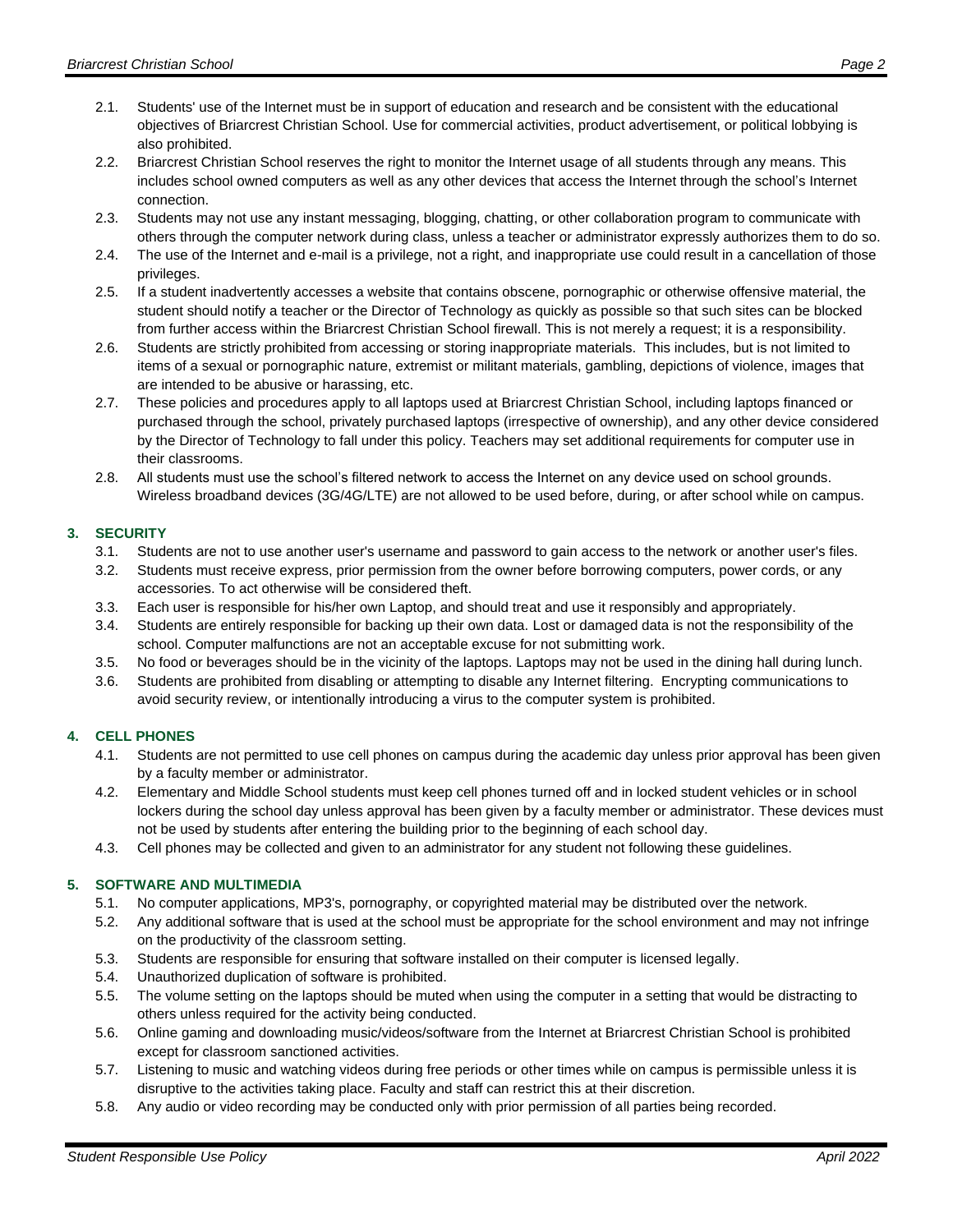5.9. Violent games, music with vulgar lyrics, and computer images containing obscene violence or pornographic material are not allowed on school grounds in any format.

## **6. FILE SHARING**

- 6.1. Illegal file sharing of any kind is prohibited on campus.
- 6.2. No file sharing software of any kind is to be used on school grounds (ex: BitTorrent, Limewire, Bearshare, Kazaa).

# **7. PRIVACY, USE, AND SAFETY**

- 7.1. Do not use the network in such a way that you would disrupt the use of the network by other users. Students may not download large files over the Internet during school hours.
- 7.2. Do not intentionally waste limited resources such as paper and printer cartridges that are provided by Briarcrest Christian School. Only essential materials should be printed. Limitations may be placed on students' permission to print if they abuse this privilege.
- 7.3. Students are prohibited from accessing faculty, administration, and staff computers as well as school file servers for any reason without explicit permission from the user or administrator of that computer.
- 7.4. Students are prohibited from using any method to obtain control of another person's computer through the use of their own computer.
- 7.5. Any laptop used on the school property, even if privately owned, is subject to all policies and consequences of the Responsible Use Policy including the right to view the content of the device at any time, the right to remove content from the device if inappropriate, and the right to retain the device in the school's possession if there is an infraction to the RUP that deserves that consequence.

### **8. PROTOCOL FOR PERSONAL DEVICES**

- 8.1. Tablets, Laptops and other non-Phone devices with 3G/4G/LTE connectivity are not allowed.
- 8.2. Students are responsible for all maintenance on personal electronic devices.
- 8.3. It is the responsibility of each owner to be sure that all personal electronic equipment is insured.

### **9. LIABILITY - Briarcrest Christian School will not be held liable for: SEP!**

- 9.1. Any damage suffered by users due to failure of equipment or interruption of service.
- 9.2. The accuracy or truth of material obtained through the internet.
- 9.3. Damages to any person resulting from unauthorized or inappropriate use of technology.

# **10. CONSEQUENCES**

- 10.1. Consequences are determined by Briarcrest administration. Decisions of the Briarcrest Christian School administration regarding unacceptable computer use are final.
- 10.2. Students are to report any known violations of this Responsible Use Policy to appropriate administrative staff members.
- 10.3. List of possible consequences based on severity of infraction:
	- 10.3.1. Demerit / infraction
	- 10.3.2. Conference with an administrator
	- 10.3.3. Loss or restriction of technology privileges, including personal devices
	- 10.3.4. Detention or suspension
	- 10.3.5. Parental notification
	- 10.3.6. Community service to the school
	- 10.3.7. A fine, determined by the administrator
	- 10.3.8. Civil proceedings to recover damages
	- 10.3.9. Criminal proceedings
	- 10.3.10. A very serious infraction could result in separation from the school.

#### **11. DISCLAIMER**

Briarcrest Christian School does not have control of the information on the Internet or information contained in emails. The school uses a network filter to make a best effort to maintain a safe environment. Additionally, the school may choose to block sites that it feels distract from the academic environment or unnecessarily consume network resources. However, it is impossible to filter or restrict access to all sites that may contain questionable information including material that is defamatory, inaccurate, abusive, obscene, profane, sexually oriented, threatening, racially offensive, or illegal or that is otherwise inconsistent with the mission of Briarcrest. While Briarcrest's intent is to make Internet access available for educational goals